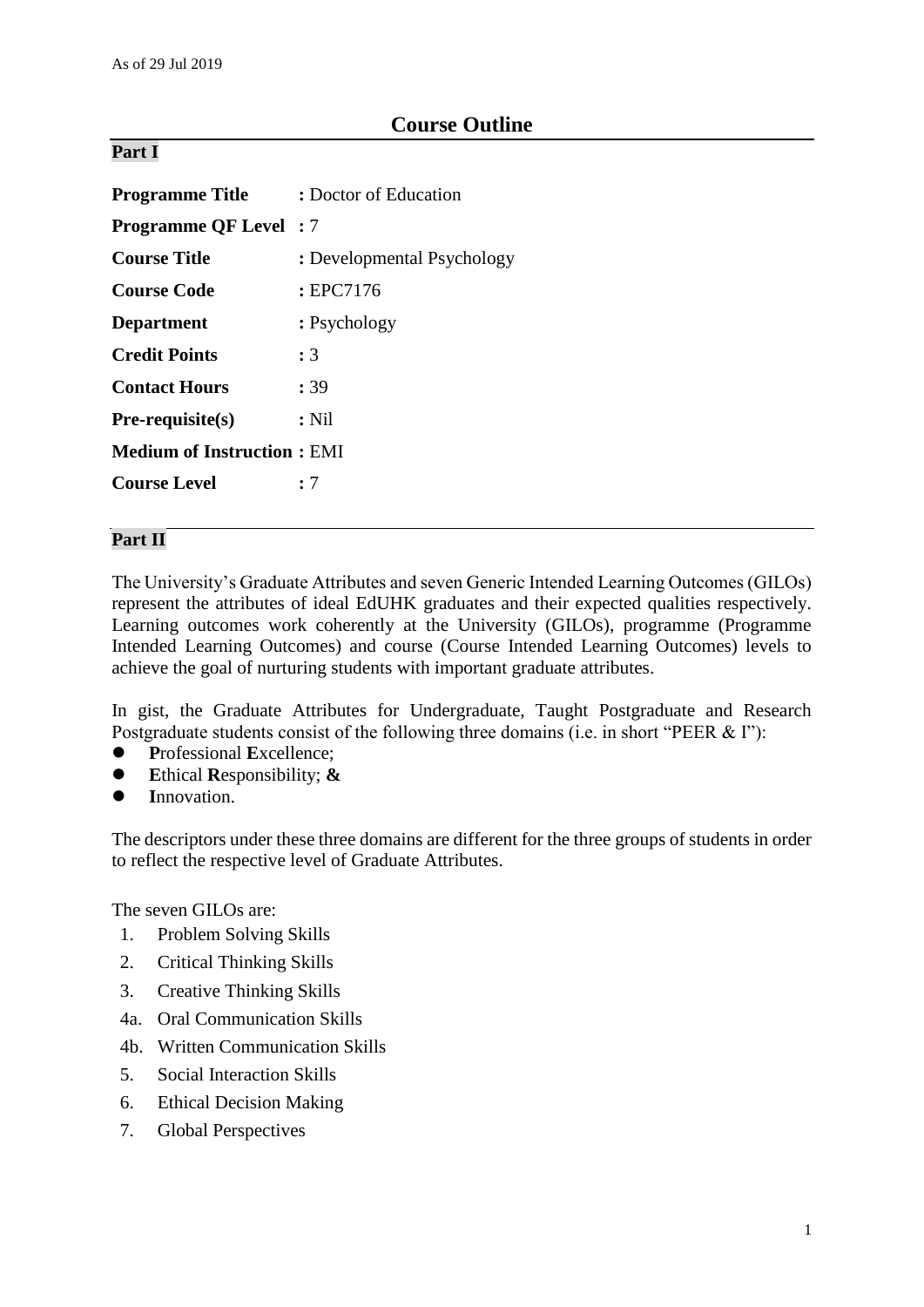## **1. Course Synopsis**

This course of the foundational level is designed to familiarize students with current knowledge and major theories in developmental psychology. The course examines issues of continuity and discontinuity in development and the mechanisms involved in individual differences in development in various areas including biological, cognition, and psychosocial development. Through analysis of the relevant literature, and research, students will critically examine the multiple influences on development, including individual characteristics, family, school and community influences, lifespan developmental issues, and integration of development across all domains. Both normal and abnormal development will be analyzed.

## **2. Course Intended Learning Outcomes (CILOs)**

*Upon completion of this course, students will be able to:*

- CILO<sup>1</sup> Develop an understanding of major influences on development;
- CILO<sup>2</sup> Critique the strength and weakness of research on development;
- CILO<sup>3</sup> Apply the theories and research to explain developmental issues.

| <b>Course Content</b>                     | <b>CILOs</b> | <b>Suggested Teaching &amp;</b><br><b>Learning Activities</b> |
|-------------------------------------------|--------------|---------------------------------------------------------------|
| Continuities and discontinuities in       | $CLLO1-2$    | Directed study:                                               |
| development                               |              | blogging and online                                           |
| Major influences on development           | $CLLO1-2$    | discussion forum<br>questions $\&$ answers                    |
| Lifespan approach                         | $CLLO1-2$    | peer sharing                                                  |
| Language, cognition, reading and spelling | $CLLO2-3$    | guided research activities                                    |
| Psychosocial development                  | $CLLO2-3$    |                                                               |
| Learning and conduct problems             | $CLLO2-3$    |                                                               |

## **3. Content, CILOs and Teaching & Learning Activities**

### **4. Assessment**

| <b>Assessment Tasks</b>                                    | Weighting $(\% )$ | <b>CILO</b>          |
|------------------------------------------------------------|-------------------|----------------------|
| Literature matrix and critical discussion:                 | 30%               | $CLLO1-2$            |
| Outline a literature matrix within 1000 words on a         |                   |                      |
| particular developmental issue utilising ten sources of    |                   |                      |
| research, and briefly discuss the matrix focusing on       |                   |                      |
| topic, method, result, and implication for research.       |                   |                      |
| 2.<br>A paper of 3,000 words based on literature matrix:   | 70%               | $CII$ $\Omega_{1,3}$ |
| In the paper, the major influences on the issue should be  |                   |                      |
| critically examined, in the light of literature and        |                   |                      |
| research. Students are expected to demonstrate a critical  |                   |                      |
| understanding of the relevant literature and research, the |                   |                      |
| controversies, and the limitations of the current research |                   |                      |
| both in terms of content and methodology.                  |                   |                      |

### **5. Required Text(s)**

Nil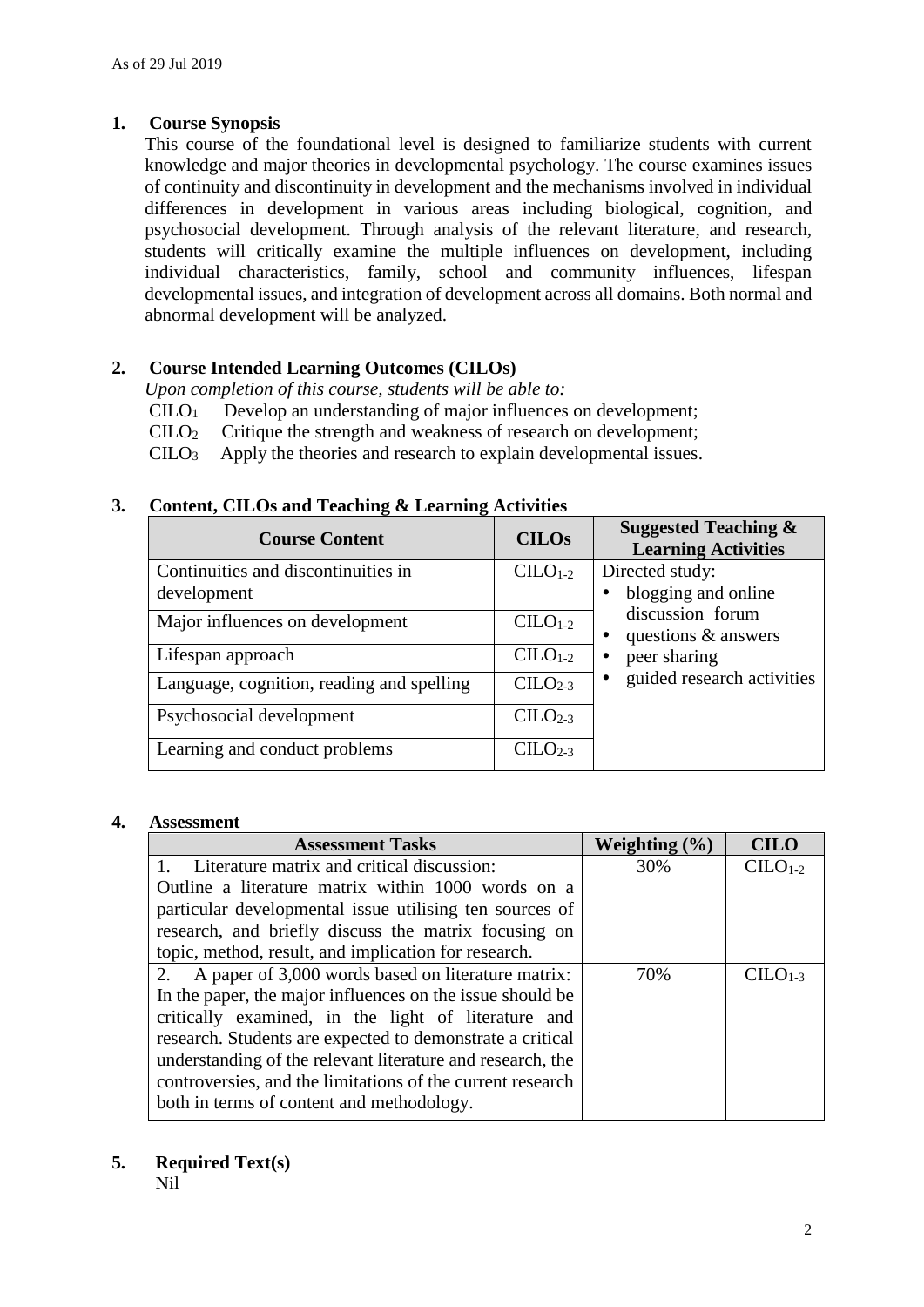#### **6. Recommended Readings**

- Baltes, P. B., Lindenberger, U., & Staudinger, U. M. (2006). Life span theory in developmental psychology. In R. M. Lerner & W. Damon (Eds.), *Handbook of child psychology vol 1 theoretical models of human development* (Vol. 1, pp. 569- 664). John Wiley & Sons Inc.
- Bauer, P. J. (2007). Recall in infancy a neurodevelopmental account. *Current Directions in Psychological Science, 16*(3), 142-146.
- Beckett, C., Maughan, B., Rutter, M., Castle, J., Colvert, E., Groothues, C., ... & Sonuga-Barke, E. J. (2006). Do the effects of early severe deprivation on cognition persist into early adolescence? Findings from the English and Romanian adoptees study. *Child Development, 77*(3), 696-711.
- Bjorklund, D. F., & Green, B. L. (1991). The adaptive nature of cognitive immaturity. *American Psychologist, 47*(1), 46-54.
- Bronfenbrenner, U. (1977). Toward an experimental ecology of human development. *American Psychologist, 32*(7), 513-531.
- Brown, L., & Iyengar, S. (2008). Parenting styles: The impact on student achievement. *Marriage & Family Review, 43*(1-2), 14-38.
- Cameron, L., Erkal, N., Gangadharan, L., & Meng, X. (2013). Little emperors: Behavioral impacts of China's One-Child Policy. *Science, 339*(6122), 953-957.
- Fraga, M. F., Ballestar, E., Paz, M. F., Ropero, S., Setien, F., Ballestar, M. L., ... & Esteller, M. (2005). Epigenetic differences arise during the lifetime of monozygotic twins. *Proceedings of the National Academy of Sciences of the United States of America, 102*(30), 10604-10609.
- Hall, J. (2005). Neuroscience and education: A review of the contribution of brain science to teaching and learning. *SCRE Research Report No 121*. [https://dspace.gla.ac.uk/bitstream/1905/623/1/121\[1\].pdf](https://dspace.gla.ac.uk/bitstream/1905/623/1/121%5b1%5d.pdf)
- Herrmann, E., Call, J., Hernández-Lloreda, M. V., Hare, B., & Tomasello, M. (2007). Humans have evolved specialized skills of social cognition: The cultural intelligence hypothesis. *Science, 317*(5843), 1360-1366.
- Hines, M. (2010). Sex-related variation in human behavior and the brain. *Trends in Cognitive Sciences, 14*(10), 448-456.
- Hyde, J. S. (2005). The gender similarities hypothesis. *American Psychologist, 60*(6), 581-592.
- Hughes, C., Devine, R. T., & Wang, Z. (2018). Does parental mind‐mindedness account for cross-cultural differences in preschoolers' theory of mind?. *Child Development, 89*(4), 1296-1310.
- Hughes, C., McHarg, G., & White, N. (2018). Sibling influences on prosocial behavior. *Current Opinion in Psychology, 20*, 96-101.
- Imuta, K., Henry, J. D., Slaughter, V., Selcuk, B., & Ruffman, T. (2016). Theory of mind and prosocial behavior in childhood: A meta-analytic review. *Developmental Psychology, 52*(8), 1192-1205.
- Kohlberg, L. (2008). The development of children's orientations toward a moral order. *Human Development, 51*(1), 8-20.
- Lobel, T. E., Bar-David, E., Gruber, R., Lau, S., & Bar-Tal, Y. (2000). Gender schema and social judgments: A developmental study of children from Hong Kong. *Sex Roles, 43*(1-2), 19-42.
- Mischel, W., Shoda, Y., & Rodriguez, M. I. (1989). Delay of gratification in children. *Science, 244*(4907), 933-938.
- Paulus, M. (2014). The emergence of prosocial behavior: Why do infants and toddlers help, comfort, and share?. *Child Development Perspectives, 8*(2), 77-81.
- Piaget, J. (1964). Development and learning. In R. E. Ripple & V. N. Rockcastle (Eds.),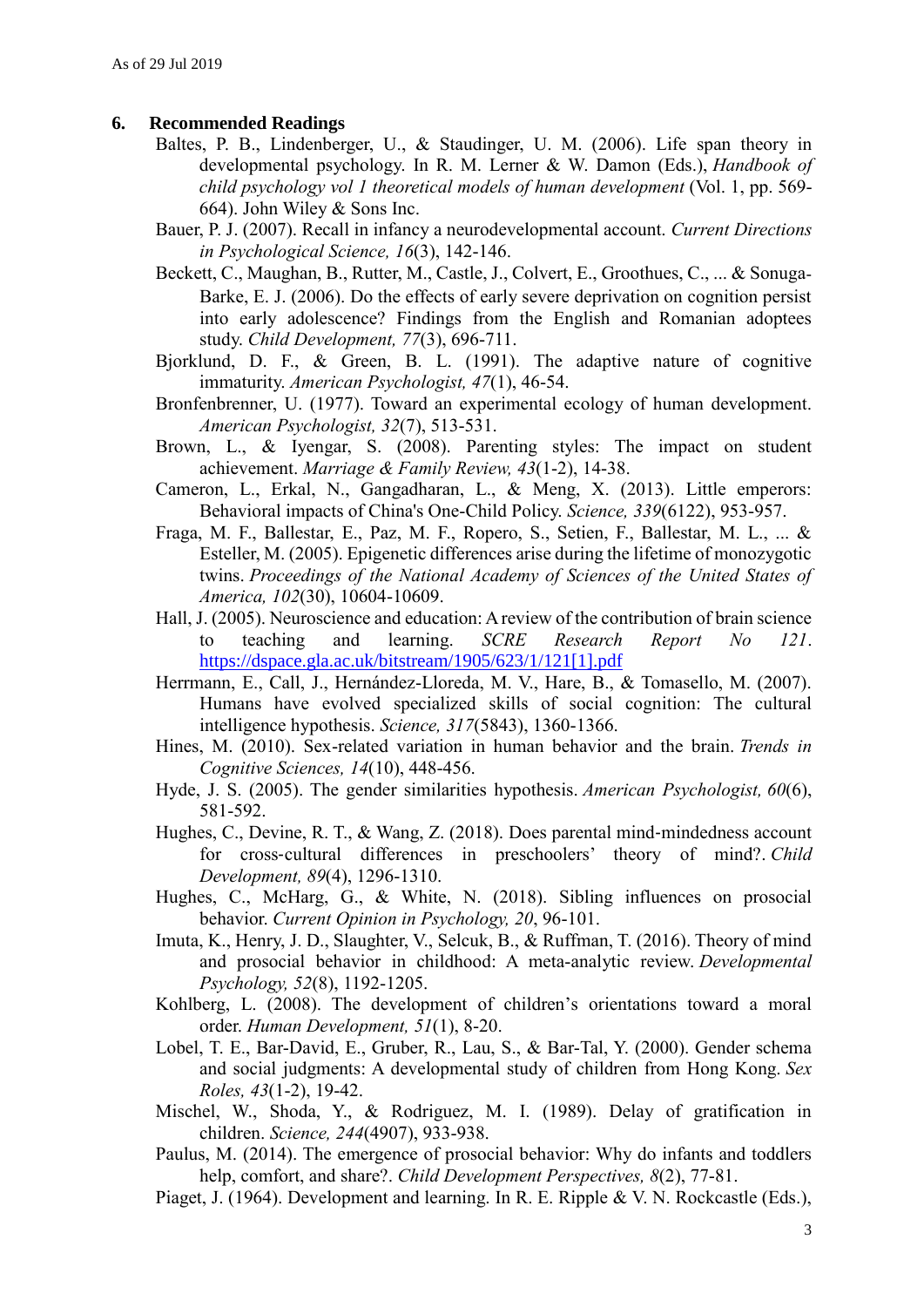*Piaget rediscovered* (pp. 7-20). Ithaca, NY: Cornell University Press. <http://www.psy.cmu.edu/~siegler/35piaget64.pdf>

- Pomerantz, E. M., Ng, F. F. Y., Cheung, C. S. S., & Qu, Y. (2014). Raising happy children who succeed in school: Lessons from China and the United States. *Child Development Perspectives, 8*(2), 71-76.
- Rhoades, K. A. (2008). Children's responses to interparental conflict: A meta‐analysis of their associations with child adjustment. *Child Development, 79*(6), 1942-1956.
- Rutter, M. (2002). Nature, nurture, and development: From evangelism through science toward policy and practice. *Child Development, 73*(1), 1-21.
- Saarni, C., Campos, J. J., Camras, L., & Witherington, D. C. (2006). Emotional development: Action, communication, and understanding. In W. Damon (series ed.) and N. Eisenberg (vol. ed.), *Handbook of child psychology,* Vol. 3; John Wiley & Sons, Inc.
- Slaughter, V., Imuta, K., Peterson, C. C., & Henry, J. D. (2015). Meta-analysis of theory of mind and peer popularity in the preschool and early school years. *Child Development.*

<http://onlinelibrary.wiley.com/doi/10.1111/cdev.12372/abstract>

- Spelke, E. S., & Kinzler, K. D. (2007). Core knowledge. *Developmental Science, 10*(1), 89-96.
- Vygotsky, L. (1978). Interaction between learning and development. *Readings on the Development of Children, 23*(3), 34-41.

### **7. Related Web Resources**

- 1. The British Psychological Society <http://thepsychologist.bps.org.uk/>
- 2. American Psychological Association Division 7: Developmental Psychology <http://ecp.fiu.edu/APA/div7/>
- 3. Neuroscience information in Chinese [http://www.dls.ym.edu.tw/neuroscience/introb\\_c.html](http://www.dls.ym.edu.tw/neuroscience/introb_c.html)
- 4. Neuroscience information in English <http://www.pbs.org/wnet/brain/>
- 5. Theory of mind <http://www.theoryofmind.org/>
- 6. Open Yale Courses: Introduction to Psychology <http://oyc.yale.edu/psychology/introduction-to-psychology/>

### **8. Related Journals**

*Child Development Developmental Psychology Developmental Review Developmental Science Journal of Experimental Child Psychology British Journal of Developmental Psychology Cognitive Development International Journal of Behavioral Development Social Development Journal of Cognition and Development Human Development Journal of Applied Developmental Psychology Infant Behavior and Development*